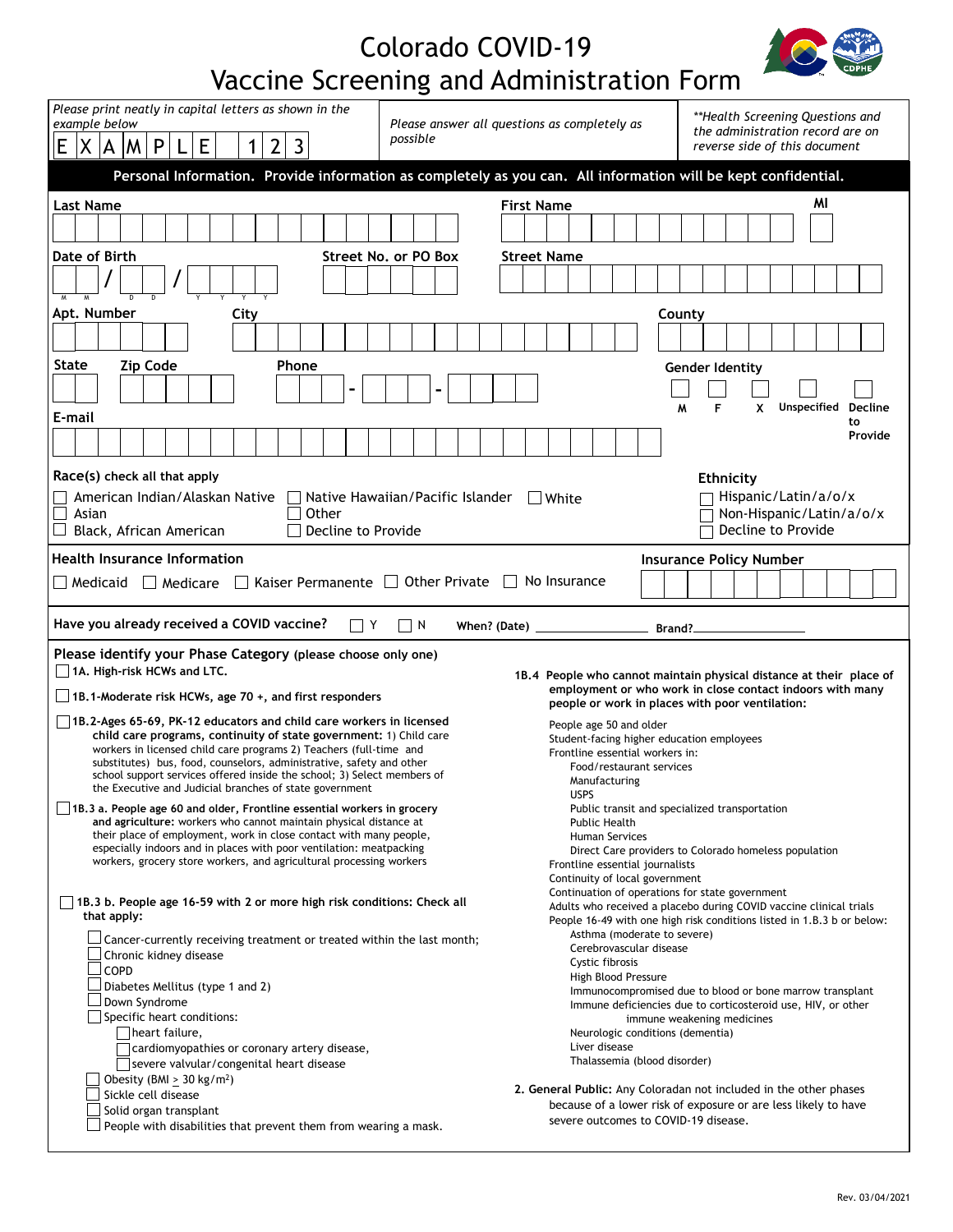| Last Name                     |                                   | <b>First Name</b> | MI |
|-------------------------------|-----------------------------------|-------------------|----|
|                               |                                   |                   |    |
| Date of Birth<br>M<br>M<br>D. | Dose Number $1 \square 2 \square$ |                   |    |

| <b>Health Screening Questions</b> |                                                                                                                        |  |  |  |  |
|-----------------------------------|------------------------------------------------------------------------------------------------------------------------|--|--|--|--|
| 1.                                | Are you sick today?                                                                                                    |  |  |  |  |
| 2.                                | Have you ever had an allergic reaction to polysorbate, polyethylene glycol, or a previous dose of COVID-19 vaccine? ^* |  |  |  |  |
| 3.                                | Have you ever had a serious allergic reaction (anaphylaxis) to another vaccine or any injectable medication? #         |  |  |  |  |
| 4.                                | Have you had severe allergic reaction (anaphylaxis) to foods, pets, environmental or oral medications?                 |  |  |  |  |
| 5.                                | Are you pregnant or breastfeeding?                                                                                     |  |  |  |  |
| 6.                                | Have you received any vaccinations in the last 14 days?                                                                |  |  |  |  |
| 7.                                | Have you received any dermal fillers (Juvaderm®, Restylane®, etc.)? (only applies to mRNA vaccines)                    |  |  |  |  |
| 8.                                | Have you been ill with or recovered from a confirmed COVID infection within the past 3 months?                         |  |  |  |  |
| 9.                                | Have you had convalescent plasma or monoclonal antibodies as part of COVID-19 treatment in the past 3 months?          |  |  |  |  |

## **Authorization to Administer COVID-19 Vaccine**

I have read or had explained to me, and I understand the risks and benefits of receiving the COVID-19 vaccine. I have had a chance to ask questions, which were answered to my satisfaction. I hereby release this provider, its employees and its volunteers from any liability for any results which may occur from the administration of this vaccine.

| Patient, Parent/Guardian Signature: |  |
|-------------------------------------|--|
|                                     |  |

Patient, Parent/Guardian Signature: \_\_\_\_\_\_\_\_\_\_\_\_\_\_\_\_\_\_\_\_\_\_\_\_\_\_\_\_\_\_\_\_\_\_\_\_\_\_\_\_\_\_\_\_\_\_\_\_ Date: \_\_\_\_\_\_\_\_\_\_\_\_\_\_\_\_\_

|                                                              | STOP - DO NOT WRITE BELOW THIS LINE            |                                       |                                                              |
|--------------------------------------------------------------|------------------------------------------------|---------------------------------------|--------------------------------------------------------------|
| <b>COVID/VFC PIN</b>                                         | Clinic Name<br>Provider Type:<br>$\Box$ Public | $\sqrt{}$ Private                     | Prescribing Provider Name                                    |
| 8<br>3<br>6<br>6                                             | $R$ $M$ $C$<br>S                               |                                       | H <br>M/D<br>đ<br>n<br>al<br>n<br>ΥI<br>e l<br>Z<br>e l      |
| Manufacturer                                                 | Lot Number                                     | Dosage                                | Site<br>Date Administered                                    |
| AstraZeneca<br>PFR (Pfizer)<br>Moderna<br>Novavax<br>Janssen |                                                | $\sqcup$ 0.3 ml<br>$\boxtimes$ 0.5 ml | ©∟D<br>$\square$ lt<br>$\Box$ RT<br>∏ RD<br>M<br>D<br>W<br>D |
|                                                              |                                                |                                       | Administered by:                                             |
|                                                              |                                                |                                       | Title<br>Name                                                |